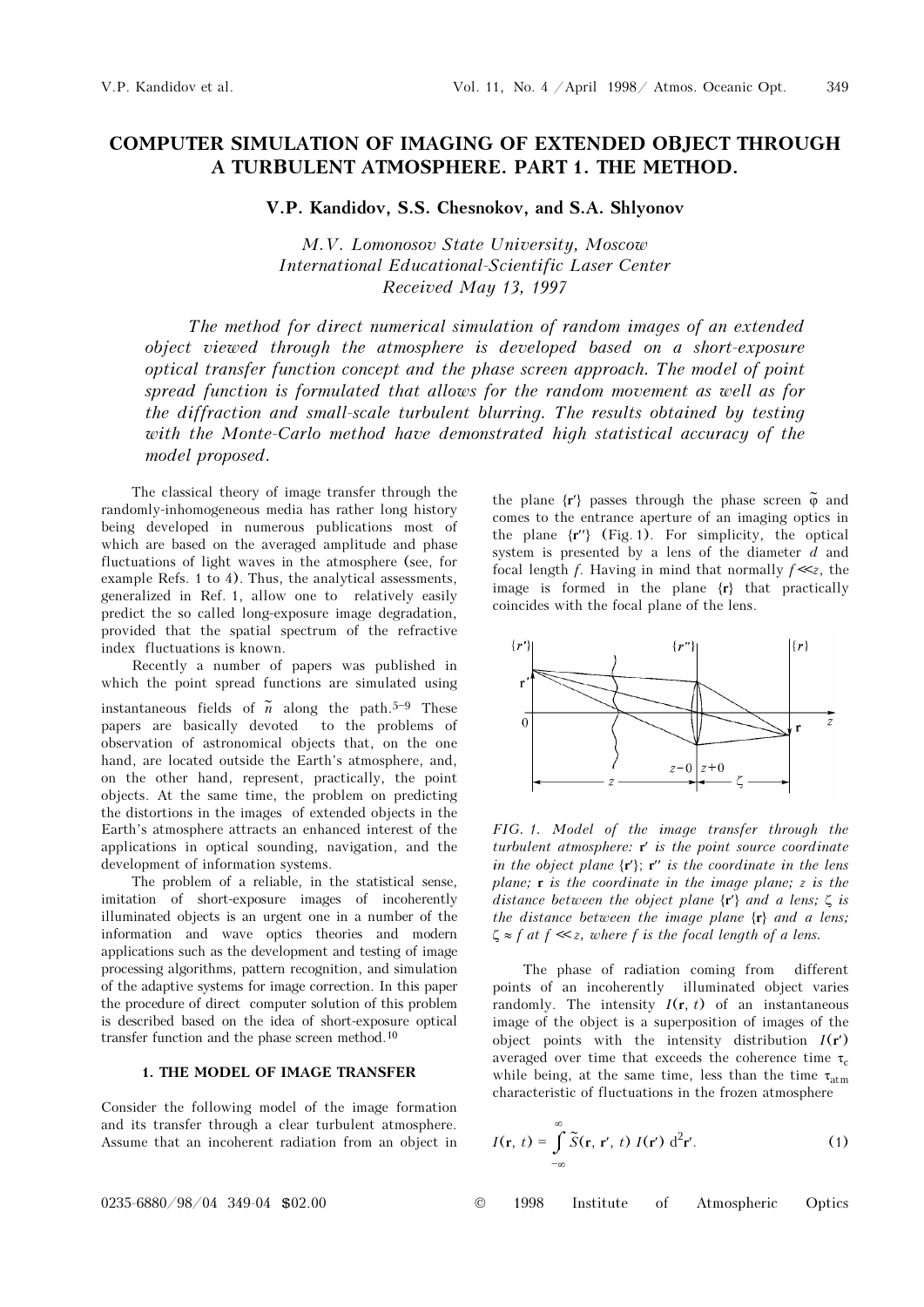Here  $\tilde{S}(\mathbf{r}, \mathbf{r}', t)$  is the point spread function (PSF) of the imaging system, that is, the intensity distribution over the image of an individual point source as recorded instantaneously, compared to  $\tau_{atm}$ . The PSF

 $\tilde{S}(\mathbf{r}, \mathbf{r}', t)$  is a random function of **r** and **r'** coordinates, in addition, it varies randomly in time due to the dynamic fluctuations of phase in the turbulent atmosphere.

To obtain the PSF of the system under consideration, let us use the expression describing, in the image plane  $\{r\}$ , the complex amplitude  $E(\mathbf{r}, \mathbf{r}', t)$ of the wave propagated from a point source in the object plane {r′}. In paraxial approximation this expression can be written as1

$$
E(\mathbf{r}, \mathbf{r}', t) = -\frac{AM}{\lambda^2 \zeta^2} \exp\left\{i\frac{k\mathbf{r}^2}{2\zeta} \left(1 + \frac{1}{M}\right)\right\} \times
$$

$$
\times \int_{-\infty}^{\infty} P(\mathbf{r}'') \exp\left\{-\frac{i k \mathbf{r}''}{\zeta} (\mathbf{r} + M \mathbf{r}')\right\} \times
$$

$$
\times \exp \{i \; \widetilde{\varphi}(\mathbf{r}', \, \mathbf{r}'', \, t)\} \; d^2 \mathbf{r}'', \tag{2}
$$

where  $A$  is the amplitude of the wave coming from a point source;  $\lambda$  is the mean wavelength at the incoherent radiation;  $\tilde{\varphi}(\mathbf{r}', \mathbf{r}'', t)$  is a random phase shift in the atmosphere whose value depends on the coordinates  $\mathbf{r}'$  and  $\mathbf{r}''$  of the object and lens points, respectively;  $P(\mathbf{r}^{\prime\prime})$  is the pupil function;  $l = \zeta/z$  is the magnification of the system, the values  $\zeta$ , z, and f being related to each other by the formula of a thin lens. Assuming that  $z \gg f$ ,  $\zeta$  value in (2) can be substituted by  $f$ . According to  $(2)$ 

$$
\widetilde{S}(\mathbf{r}, \mathbf{r}', t) = \frac{M^2}{\lambda^4 f^4} \int_{-\infty}^{\infty} P(\mathbf{r}_1'') P(\mathbf{r}_2'') \times
$$
\n
$$
\times \exp\left\{-\frac{ik(\mathbf{r} + M\mathbf{r}')}{f} (\mathbf{r}_2'' - \mathbf{r}_1'')\right\} \times
$$

 $\times$  exp {*i* ( $\tilde{\varphi}$ (**r'**, **r''**<sub>1</sub>, *t*) -  $\tilde{\varphi}$ (**r'**, **r'**<sub>2</sub><sup>'</sup>, *t*))} d<sup>2</sup>**r'**<sub>1</sub><sup>'</sup>d<sup>2</sup>  $(3)$ 

Let us represent the random value of the phase difference  $\tilde{\varphi}(\mathbf{r}', \mathbf{r}'_1, t) - \tilde{\varphi}(\mathbf{r}', \mathbf{r}'_2, t)$  of a wave passed from the r' point of the source through different  $r''_1$  and  $r''_2$  points of the lens aperture in the form

$$
\widetilde{\varphi}(\mathbf{r}', \mathbf{r}_1'', t) - \widetilde{\varphi}(\mathbf{r}', \mathbf{r}_2'', t) =
$$
\n
$$
= \widetilde{\theta}(\mathbf{r}', t) (\mathbf{r}_1'' - \mathbf{r}_2'') + \widetilde{\varphi}_S(\mathbf{r}', \mathbf{r}_1'', \mathbf{r}_2'', t).
$$
\n(4)

The first term in (4) describes large-scale atmospheric inhomogeneities which cause the random tilt of the wave-front for radiation that reaches  $r''_1$  and  $r''_2$  points from the source located at the r' point. The second term in (4) is the contribution coming from the small-scale phase fluctuations.

Parameter  $\tilde{\theta}$ (**r'**, *t*) is the random function of source coordinate  $r'$  and time  $t$ . Considering that for the characteristic time  $\tau_L$  of tilts and of small-scale fluctuations  $\tau_l$ , the condition  $\tau_l \ll \tau_l$  holds, one may introduce the "slow" time  $\eta$  for  $\tilde{\theta}$  parameter and the "quick" one for  $\tilde{\varphi}_S$  fluctuations. Let us define as a "short" the image exposure whose duration,  $\tau_{\text{exp}}$ , satisfies the condition

$$
\tau_c < \tau_l < \tau_{\exp} < \tau_L. \tag{5}
$$

Thus, the small-scale fluctuations  $\tilde{\varphi}_S$  are averaged over the time during  $\tau_{exp}$ . As a result the short-time exposure PSF  $\widetilde{S}_{exp}(\mathbf{r}, \mathbf{r}', \eta)$  is expressed by the integral of instantaneous  $\widetilde{S}(\mathbf{r}, \mathbf{r}', t, \eta)$  over the fast t

$$
\widetilde{S}_{\exp}(\mathbf{r}, \mathbf{r}', \eta) = \int_{0}^{\tau_{\exp}} \widetilde{S}(\mathbf{r}, \mathbf{r}', t, \eta) dt.
$$
 (6)

The PSF  $\widetilde{S}_{exp}(\mathbf{r}, \mathbf{r}', \eta)$  is a random function of the slow time η connected with the wave front tilt evolution in the atmosphere. In accordance with (3)

$$
\widetilde{S}_{\exp}(\mathbf{r}, \mathbf{r}', \eta) \text{ equals to}
$$
\n
$$
\widetilde{S}_{\exp}(\mathbf{r}, \mathbf{r}', \eta) = \frac{M^2}{\lambda^4 f^4} \int_{-\infty}^{\infty} P(\mathbf{r}'_1) P(\mathbf{r}'_2) \times
$$
\n
$$
\times \exp\left\{-\frac{ik(\mathbf{r} + M\mathbf{r}')}{f}(\mathbf{r}'_2 - \mathbf{r}'_1)\right\} \times
$$
\n
$$
\times \exp\left\{i\widetilde{\theta}(\mathbf{r}', \eta) (\mathbf{r}'_2 - \mathbf{r}'_1)\right\} \int_{0}^{\tau} dt \times
$$
\n
$$
\times \exp\left\{i(\widetilde{\phi}_S(\mathbf{r}', \mathbf{r}''_1, t) - \widetilde{\phi}_S(\mathbf{r}', \mathbf{r}''_2, t))\right\} d^2\mathbf{r}''_1 d^2\mathbf{r}''_2. \tag{7}
$$

Taking into account the hypothesis of field  $\tilde{\varphi}_S$ ergodicity the averaging over time can be replaced by statistical averaging. Let us introduce the statistical averaging. Let us introduce the autocorrelation function  $\Gamma_{\varphi}$  s( $\mathbf{r}'_1 - \mathbf{r}'_2$ ) of the transmission coefficient of a phase screen with smallscale inhomogeneities which is independent of the point source coordinate r′ for a statistically uniform field of the atmospheric turbulence.

$$
\Gamma_{\varphi}{}_{s}(\mathbf{r}_{1}'' - \mathbf{r}_{2}'') = \langle \exp \{i\left(\widetilde{\varphi}_{S}(\mathbf{r}', \mathbf{r}_{1}'') - \widetilde{\varphi}_{S}(\mathbf{r}', \mathbf{r}_{2}'')\right)\} \rangle. \tag{8}
$$

As a result short-exposure PSF,  $\tilde{S}_{exp}(\mathbf{r}, \mathbf{r}', \eta)$ , takes the form

$$
\widetilde{S}_{\exp}(\mathbf{r}, \mathbf{r}', \eta) = \frac{M^2}{\lambda^4 f^4} \int_{-\infty}^{\infty} P(\mathbf{r}'_1) P(\mathbf{r}'_2) \times
$$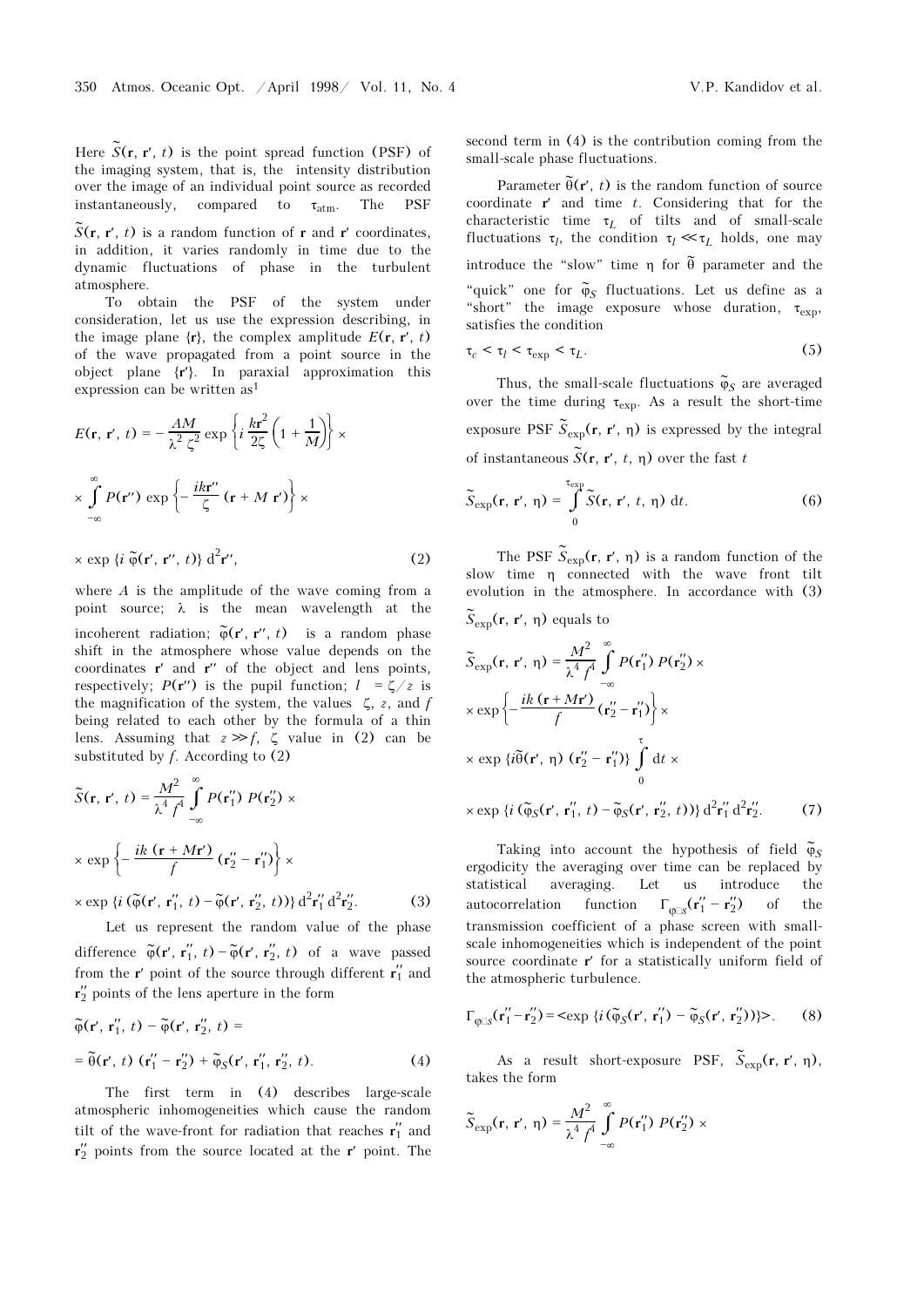$$
\times \exp \left\{ -\frac{ik}{f} \left[ \mathbf{r} + M\mathbf{r}' + f \widetilde{\theta}(\mathbf{r}', \eta) \right] \left[ \mathbf{r}_2'' - \mathbf{r}_1'' \right] \right\} \times
$$
  
 
$$
\times \Gamma_{\varphi}{}_{s}(\mathbf{r}_2'' - \mathbf{r}_1'') \, d^2 \mathbf{r}_1'' \, d^2 \mathbf{r}_2''.
$$
 (9)

The averaged contribution of small-scale fluctuations does not produce any effect on the PSF structure and in the absence of large-scale fluctuations

 $(\tilde{\theta} = 0)$  the optical system is isoplanatic like a diffraction-limited one. The PSF  $S_{0S}(\mathbf{r}, \mathbf{r}')$  of such a subsystem (that is the system without large-scale fluctuations) is expressed by a convolution of the PSF  $S_0(\mathbf{r}, \mathbf{r}')$  of a diffraction-limited system with the PSF  $S_S(\mathbf{r}, \mathbf{r}')$  representing the case with small-scale fluctuations

$$
S_{0S}(\mathbf{r}, \mathbf{r}') = S_0(\mathbf{r}, \mathbf{r}') \otimes S_S(\mathbf{r}, \mathbf{r}'). \tag{10}
$$

Small-scale fluctuations of the phase lead, on average, to an additional blurring of the image formed with a diffraction-limited system. As this takes place, the intensity maximum in the image of an isolated point coincides with its position determined by the geometric optics laws. The image  $I(r)$  is expressed, as in the case with a diffraction-limited system, by the convolution of the PSF with the geometric-optics image.

Because of the isoplanatism of the subsystem with averaged small-scale fluctuations the PSF  $S_{0S}$  can be expressed in the form

$$
S_{0S}(\mathbf{r}, \mathbf{r}') = S_{0S}(\mathbf{r} - \xi), \tag{11}
$$

where  $\xi = -Mr'$ . Such a PSF relates via a Fourier transform to the averaged optical transfer function (OTF)  $H_{0S}(\Omega)$  of the system

$$
S_{0S}(\mathbf{r}) = \mathrm{F}^{-1} \, \{ H_{0S}(\Omega) \},\tag{12}
$$

where  $\Omega = v f$ , v is the vector of spatial frequencies in the plane perpendicular to the optical axis of the system. In its turn

$$
H_{0S}(\Omega) = H_0(\Omega) H_S(\Omega), \qquad (13)
$$

where  $H_0(\Omega)$  is the OTF of a diffraction-limited system. The function  $H_S(\Omega)$  is the OTF caused by small-scale fluctuations.

The diffraction-limited OTF,  $H_0$ , of a lens with the diameter  $d$  has the form<sup>11</sup>

$$
H_0(\Omega) = \begin{cases} \frac{2}{\pi} \Bigg[ \arccos\left(\frac{\Omega}{\Omega_0}\right) - \frac{\Omega}{\Omega_0} \sqrt{1 - \left(\frac{\Omega}{\Omega_0}\right)^2} \Bigg], \ \Omega \le \Omega_0, \\ 0, \qquad \Omega > \Omega_0, \end{cases}
$$
\n(14)

where  $\Omega_0 = d/\lambda$  is the upper boundary of the spatial spectrum. The averaged short-exposure OTF,  $H_S(\Omega)$ , has been calculated in Ref. 1 by excluding the wavefront tilts contribution into the instantaneous OTF of an incoherent system with the subsequent averaging over an ensemble. Using Kolmogorov spectrum of the refractive index fluctuations the expression for  $H_S(\Omega)$ has been derived in the form

$$
H_S(\Omega) = \exp\left\{-3.44 \left(\frac{\lambda \Omega}{r_0}\right)^{5/3} \left[1 - \alpha \left(\frac{\Omega}{\Omega_0}\right)^{1/3}\right]\right\}, \quad (15)
$$

where  $r_0$  is Fried's radius describing the distorting influence of the atmospheric turbulence. For a statistically homogeneous near-ground path

$$
r_0 = 0.185 \left[ \lambda^2 / (C_n^2 \, z) \right]^{3/5}.
$$
 (16)

The value of the parameter  $\alpha$  is chosen in accordance with the optical system geometry. For the near field it is assumed that  $\alpha = 1$ , while for the far field  $\alpha = 0.5$ . At  $\alpha = 0$  the expression (15) describes the averaged OTF at the exposure time exceeding the characteristic time  $\tau_L$  for large-scale inhomogeneities.

The contribution of the large-scale fluctuations into the short-exposure PSF  $\widetilde{S}_{\mathrm{exp}}(\mathbf{r},\mathbf{r}',\boldsymbol{\eta})$  manifests itself

in random displacements  $\tilde{\xi}$  of the image intensity maximum

$$
\tilde{\xi}(\mathbf{r}', \eta) = -f \, \tilde{\theta}(\mathbf{r}', \eta). \tag{17}
$$

As this takes place, the image displacement of each point of the object varies randomly with time η and coordinate r′. The blurring of a point image, however, is independent of its displacement. The image blurred as it is defined by diffraction and by the averaged contribution of small-scale fluctuations is randomly

shifted and deformed. Thus, the short-exposure PSF  $\widetilde{\mathcal{S}}$  $_{\rm exp}(\mathbf{r}, \mathbf{r}', \eta)$  can be represented in the following form:

$$
\widetilde{S}_{\exp}(\mathbf{r}, \mathbf{r}', \eta) = S_{0S} \left( \mathbf{r} - \xi - \widetilde{\xi}(\mathbf{r}', \eta) \right). \tag{18}
$$

The system having such a PSF is not spatially

invariant since there is random term  $\tilde{\xi}$  in the difference between the image and object coordinates r and ξ.

The expression for the intensity distribution of a short-exposure image follows from (1) after averaging over the "quick" time:

$$
\widetilde{I}(\mathbf{r}, \eta) = \int_{-\infty}^{\infty} \widetilde{S}_{\exp}(\mathbf{r}, \mathbf{r}', \eta) I(\mathbf{r}') d^2 \mathbf{r}'.
$$
 (19)

Taking into account (18), the expression for  $\widetilde{I}$ (**r**, η) assumes the form

$$
\widetilde{I}(\mathbf{r},\,\eta) = \int_{-\infty}^{\infty} S_{0S} \left( \mathbf{r} - \xi(\mathbf{r}') - \widetilde{\xi}(\mathbf{r}',\,\eta) \right) I(\mathbf{r}') \, \mathrm{d}^2 \mathbf{r}'. \tag{20}
$$

The algorithm constructed is schematically shown in Fig. 2 for a simple example of imaging two points with the brightness  $J_1$  and  $J_2$ 

$$
I(\mathbf{r}') = J_1 \delta(\mathbf{r}' - \mathbf{r}'_1) + J_2 \delta(\mathbf{r}' - \mathbf{r}'_2). \tag{21}
$$